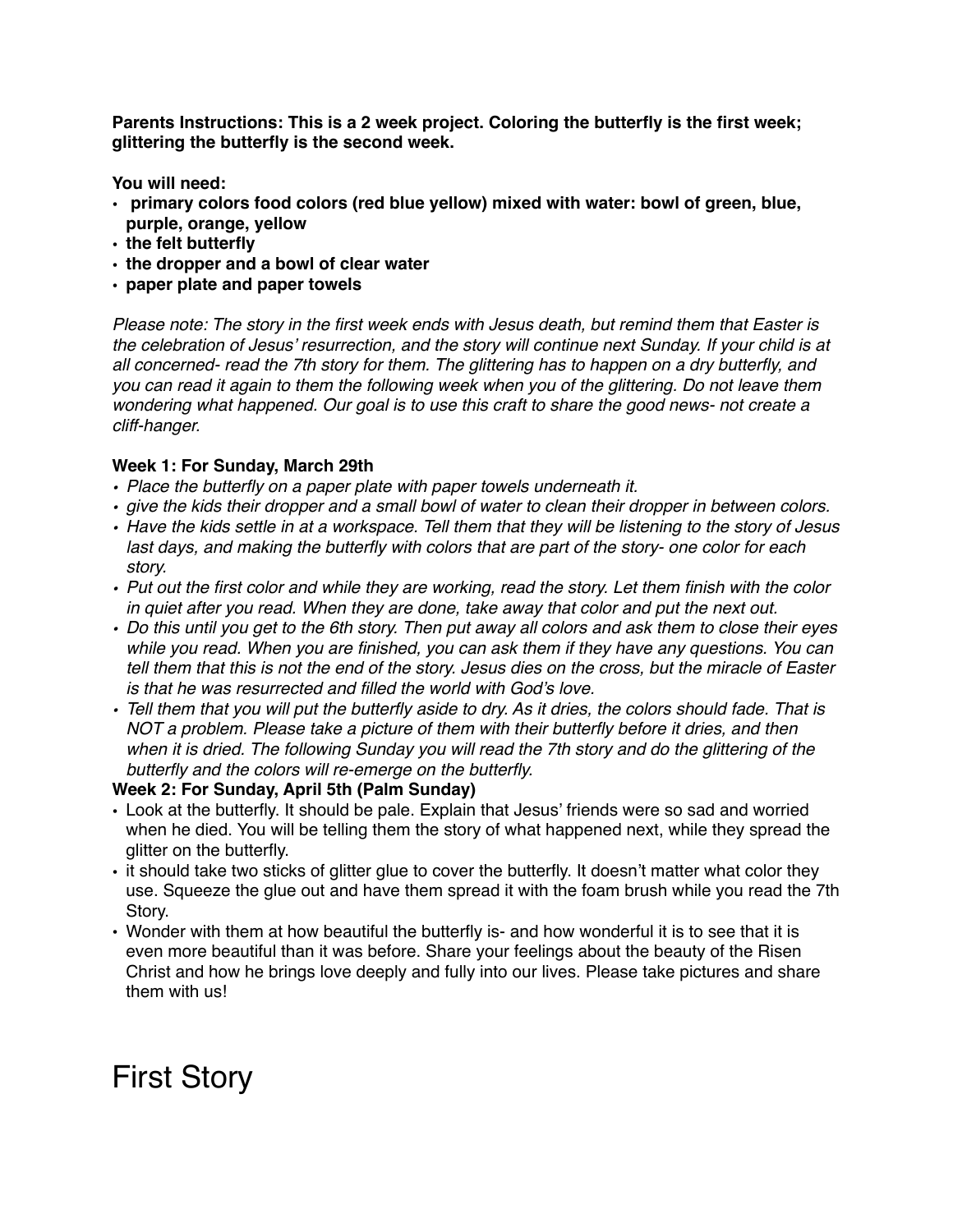**Jesus enters Jerusalem like a King**

#### **Add the Green for palm branches the people cut and spread on the road to welcome Jesus...**

(then read Matthew 21:1-11 (NRSV)

When they had come near Jerusalem and had reached Bethphage, at the Mount of Olives, Jesus sent two disciples, saying to them, "Go into the village ahead of you, and immediately you will find a donkey tied, and a colt with her; untie them and bring them to me. If anyone says anything to you, just say this, 'The Lord needs them.' And he will send them immediately.[a]" This took place to fulfill what had been spoken through the prophet, saying,

"Tell the daughter of Zion, Look, your king is coming to you, humble, and mounted on a donkey, and on a colt, the foal of a donkey."

The disciples went and did as Jesus had directed them; they brought the donkey and the colt, and put their cloaks on them, and he sat on them. A very large crowd[b] spread their cloaks on the road, and others cut branches from the trees and spread them on the road. The crowds that went ahead of him and that followed were shouting,

"Hosanna to the Son of David! He is the one who comes in the name of the Lord! Hosanna in the highest heaven!"

When he entered Jerusalem, the whole city was in turmoil, asking, "Who is this?" The crowds were saying, "This is the prophet Jesus from Nazareth in Galilee."

## Second Story

#### **The Greatest Commandment**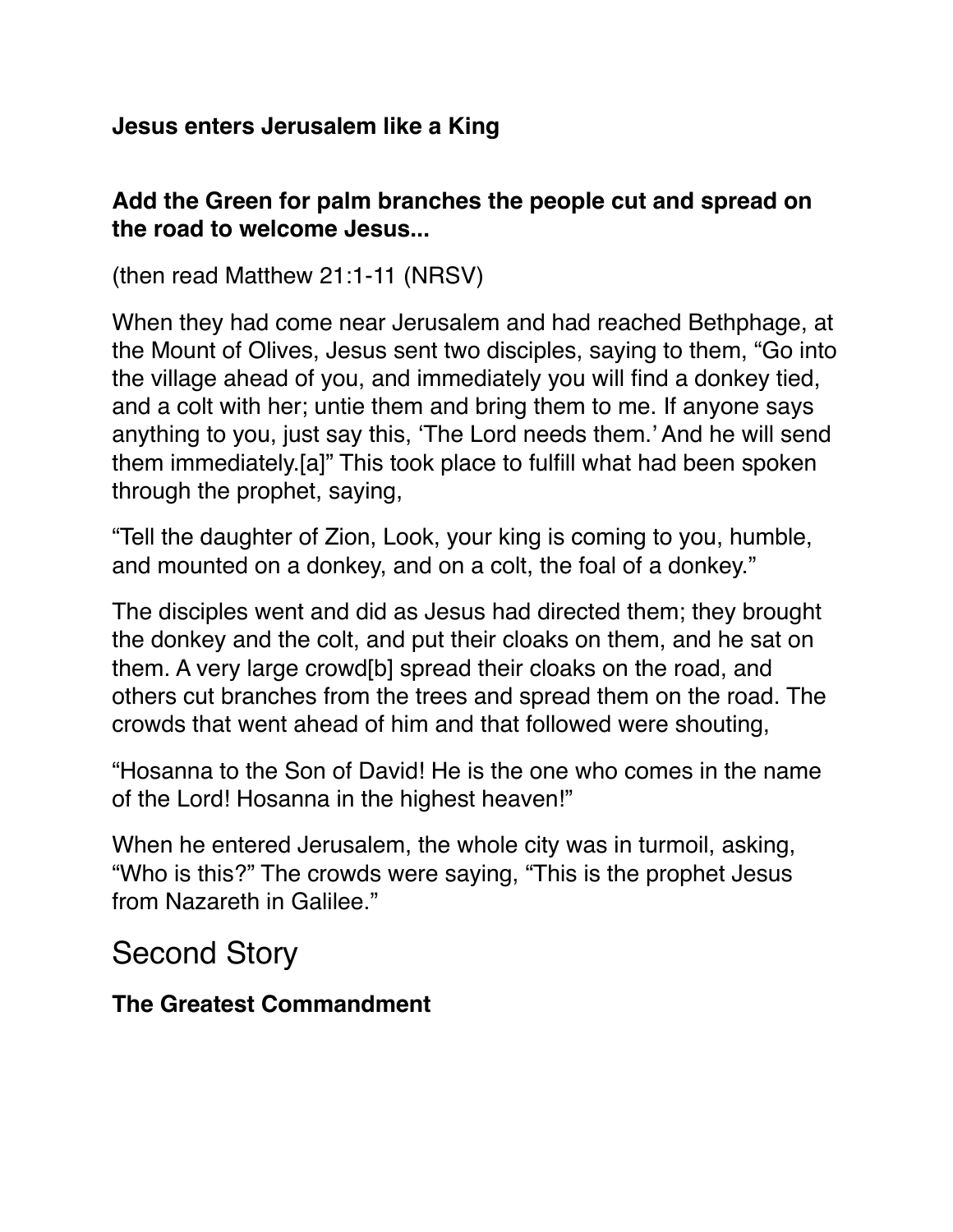**Add the Blue to remind us of the sky as Jesus gathered crowds and spoke to them outside, teaching all who would come and listen...** 

(then read Matthew 22: 34-39 (NRSV)

When the Pharisees heard that he had silenced the Sadducees, they gathered together, and one of them, a lawyer, asked him a question to test him. "Teacher, which commandment in the law is the greatest?" He said to him, "'You shall love the Lord your God with all your heart, and with all your soul, and with all your mind." This is the greatest and first commandment. And a second is like it: 'You shall love your neighbor as yourself.'

# Third Story

### **A woman does something special for Jesus**

### **Add the Purple for the royal anointing she did**

(then read Matthew 26:6-12 (NRSV)

Now while Jesus was at Bethany in the house of Simon the leper, a woman came to him with an alabaster jar of very costly ointment, and she poured it on his head as he sat at the table. But when the disciples saw it, they were angry and said, "Why this waste? For this ointment could have been sold for a large sum, and the money given to the poor." But Jesus, aware of this, said to them, "Why do you trouble the woman? She has performed a good service for me. For you always have the poor with you, but you will not always have me. By pouring this ointment on my body she has prepared me for burial.

# Fourth Story

**The Lord's Supper**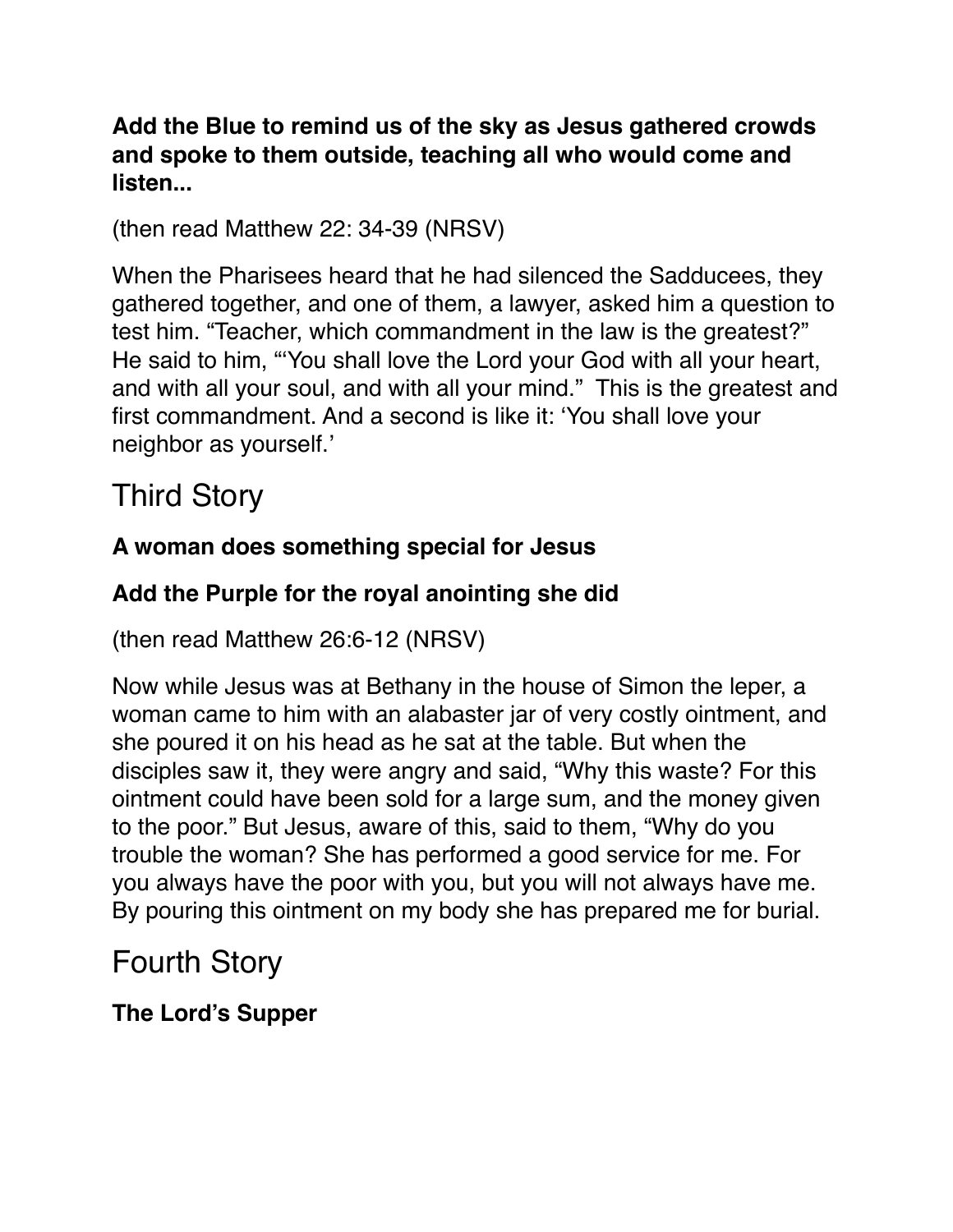#### **Add the Orange to represent grain in the bread served at the supper...**

(then read Matthew 26:26-30 (NRSV)

While they were eating, Jesus took a loaf of bread, and after blessing it he broke it, gave it to the disciples, and said, "Take, eat; this is my body." Then he took a cup, and after giving thanks he gave it to them, saying, "Drink from it, all of you; for this is my blood of the covenant, which is poured out for many for the forgiveness of sins. I tell you, I will never again drink of this fruit of the vine until that day when I drink it new with you in my Father's kingdom."

When they had sung the hymn, they went out to the Mount of Olives.

## Fifth Story

#### **The soldiers make fun of Jesus**

#### **Add the yellow.**

#### **The yellow represents the crown of thorns and the strips of purple represent the robe the soldiers put on him...**

(then read Matthew 27:27-31 (NRSV)

Then the soldiers of the governor took Jesus into the governor's headquarters,and they gathered the whole cohort around him. They stripped him and put a scarlet robe on him, and after twisting some thorns into a crown, they put it on his head. They put a reed in his right hand and knelt before him and mocked him, saying, "Hail, King of the Jews!" They spat on him, and took the reed and struck him on the head. After mocking him, they stripped him of the robe and put his own clothes on him. Then they led him away to crucify him.

# Sixth Story

**Jesus died on the cross and was placed in the tomb:**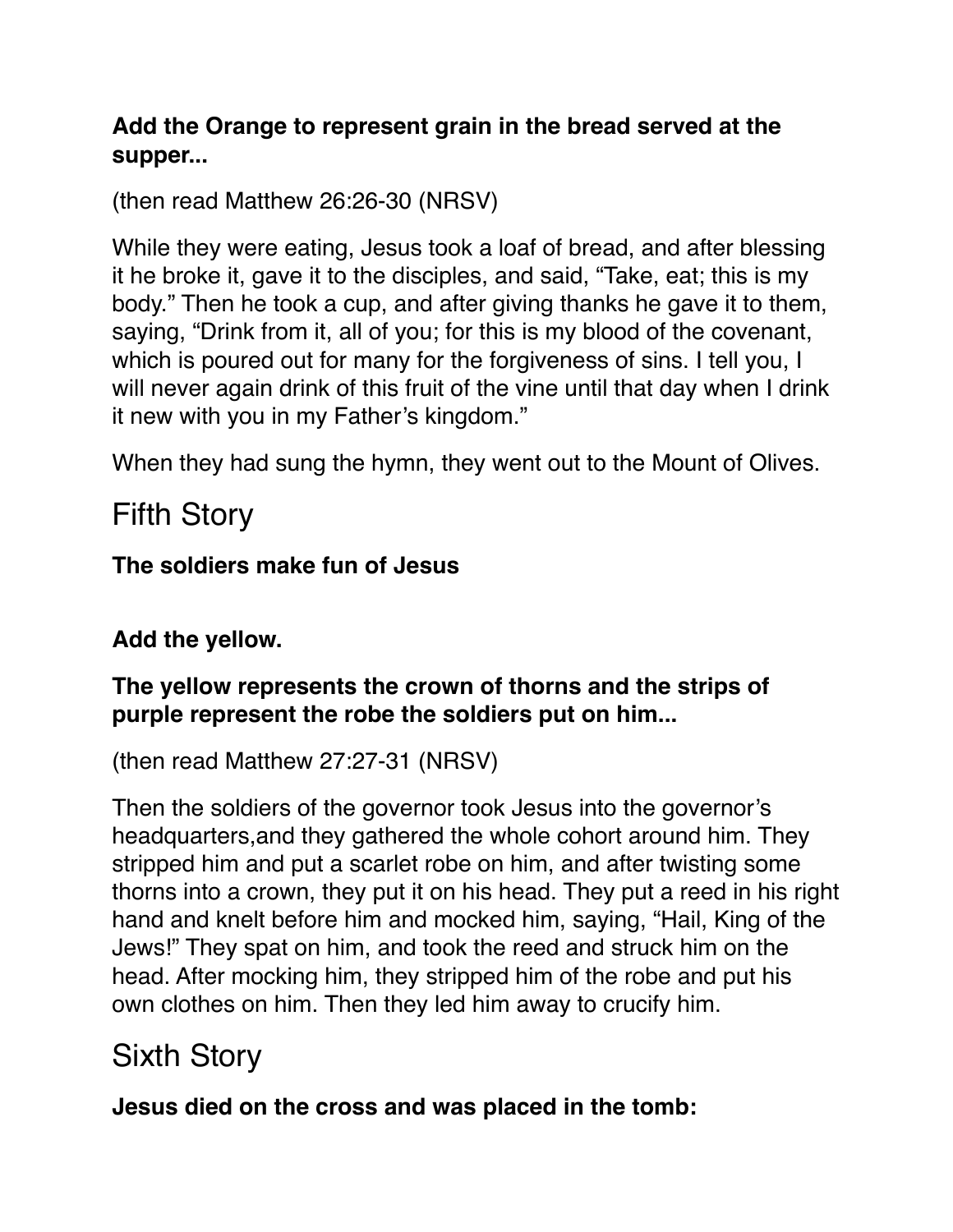#### **Close eyes as we read this part of the story**

(then read Matthew 27:57-61, 62-66 (NRSV)

When it was evening, there came a rich man from Arimathea, named Joseph, who was also a disciple of Jesus. He went to Pilate and asked for the body of Jesus; then Pilate ordered it to be given to him. So Joseph took the body and wrapped it in a clean linen cloth and laid it in his own new tomb, which he had hewn in the rock. He then rolled a great stone to the door of the tomb and went away. Mary Magdalene and the other Mary were there, sitting opposite the tomb. The next day, that is, after the day of Preparation, the chief priests and the Pharisees gathered before Pilate and said, "Sir, we remember what that impostor said while he was still alive, 'After three days I will rise again.' Therefore command the tomb to be made secure until the third day; otherwise his disciples may go and steal him away, and tell the people, 'He has been raised from the dead,' and the last deception would be worse than the first." Pilate said to them, "You have a guard of soldiers; go, make it as secure as you can." So they went with the guard and made the tomb secure by sealing the stone.

 $\Box$  Stop Here and Wait a Week

Seventh Story

**The Resurrection of Jesus**

#### **Spread the glitter and see the beauty of the resurrection...**

(then read Matthew 28:1-10 (NRSV)

 After the sabbath, as the first day of the week was dawning, Mary Magdalene and the other Mary went to see the tomb. And suddenly